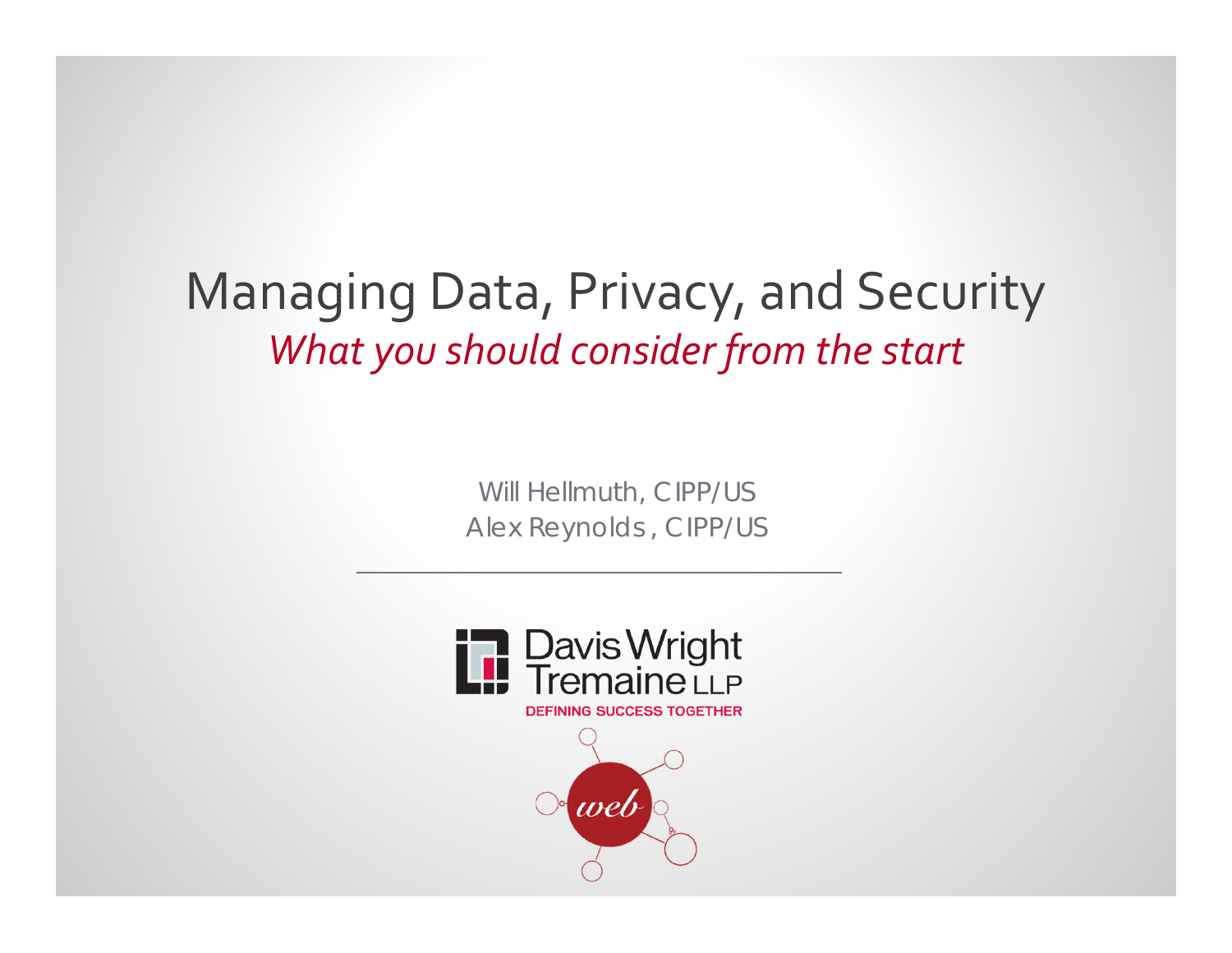



### **Goal:** Identify privacy and security compliance issues before they become problems.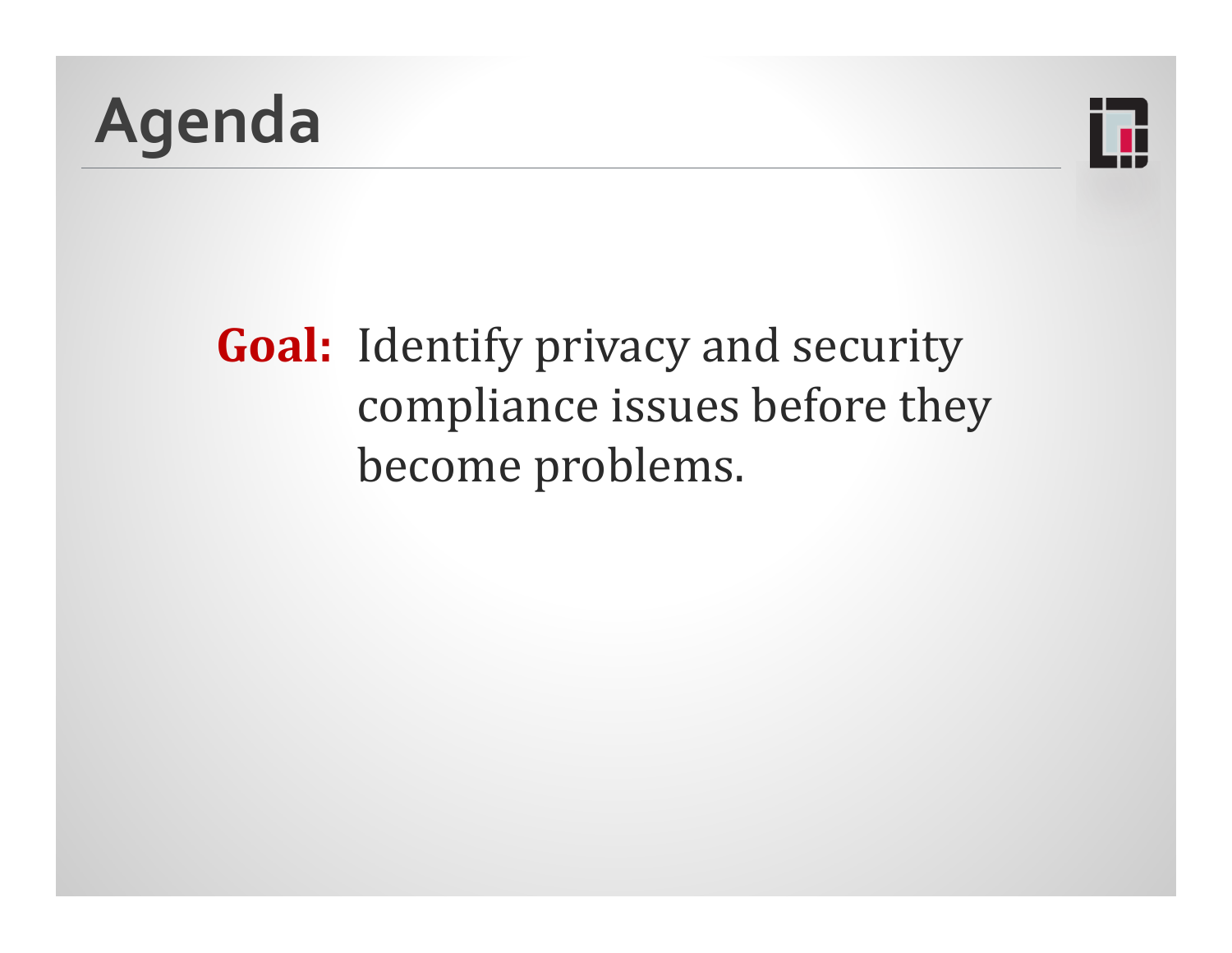## **Business Scenarios**



- **T** You want to:
	- **Market** across websites/apps?
	- **Import** personal information from another business? (BlueKai, LiveRamp, DoubleClick, Acxiom)?
	- **Make a child-friendly** website/online service?
	- **-** Submit your app to the **app store**?
	- Conduct an **email marketing** campaign?
	- Process **credit card** payments?
	- **Operate internationally?**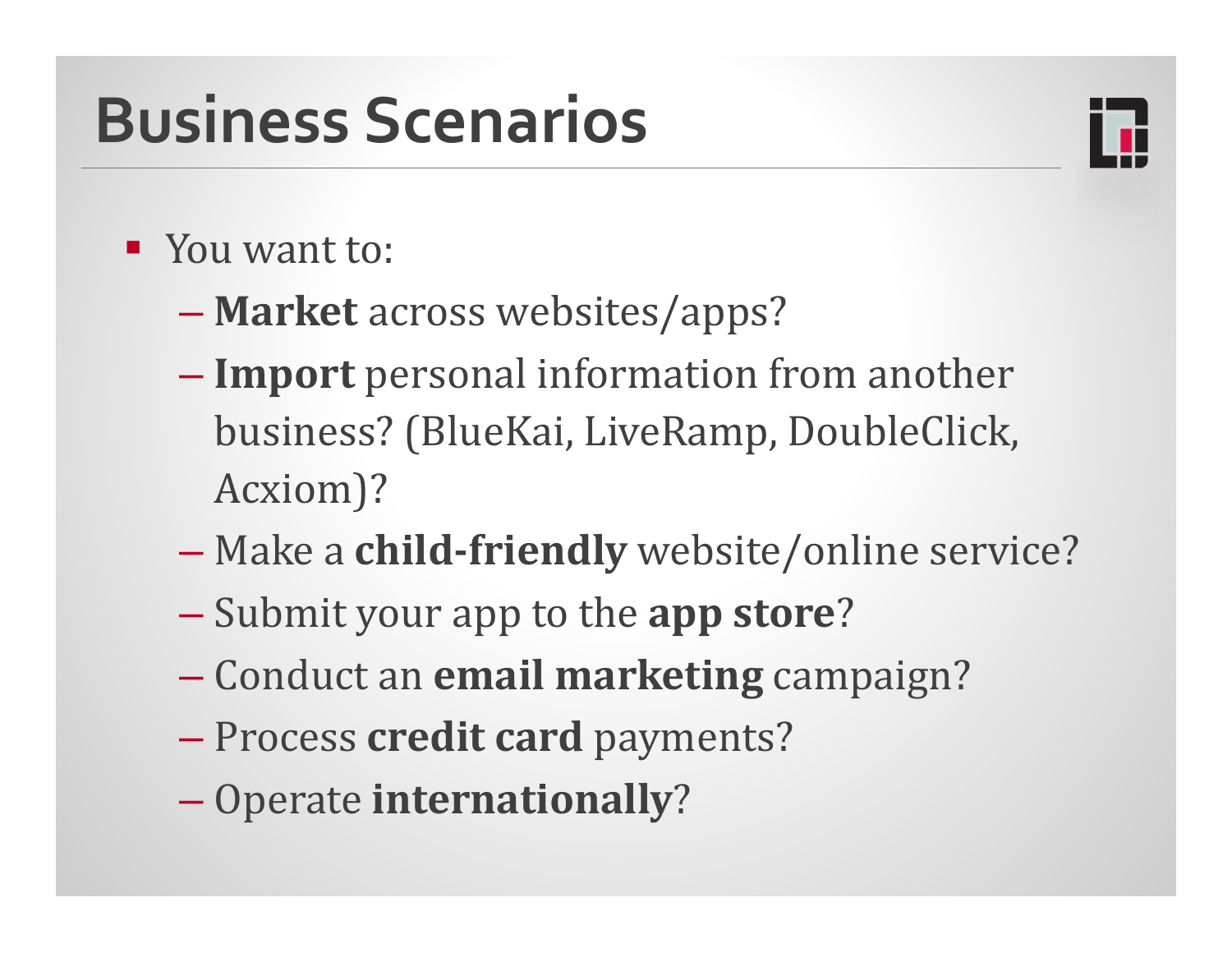

### **Legal and Best Practice Requirements**

*(FTC, FCRA, COPPA, California, Google Analytics ToS, behavioral advertising, law enforcement access)*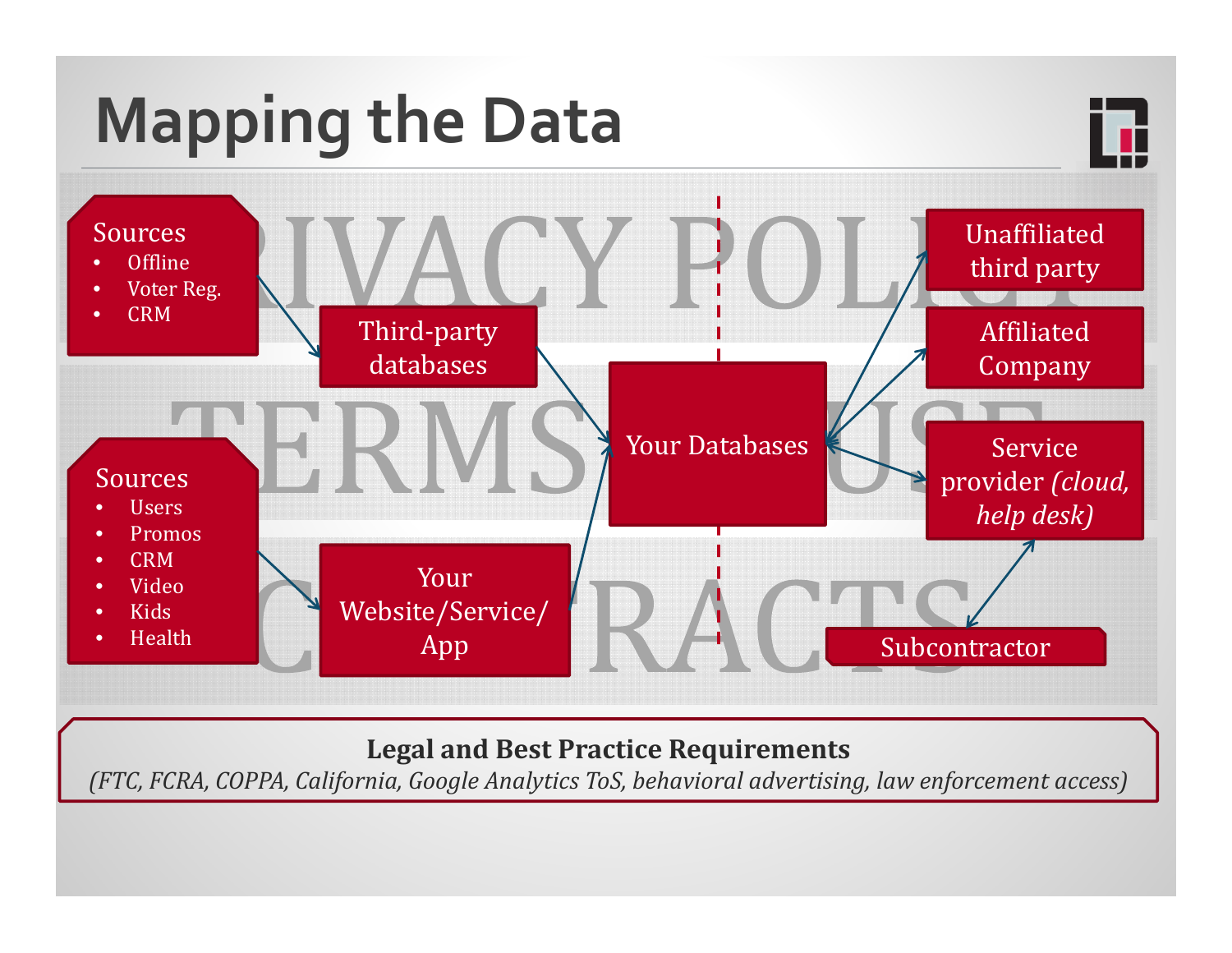# **Why should you care?**



### **The Right Thing To Do C** Best practices

- 
- Best practices

### **Compliance**

- **Service Service**  $FTC + State AGs: 212 cases in FTC$ database, hundreds more investigations
- **Table 3 Your statutory obligations; your** business partners' statutory obligations

### **Part of Doing Business/Competitive**

- e<br>Li **Contracts**
- e<br>Li M+A due diligence reviews

**Security** Protect your customers and business assets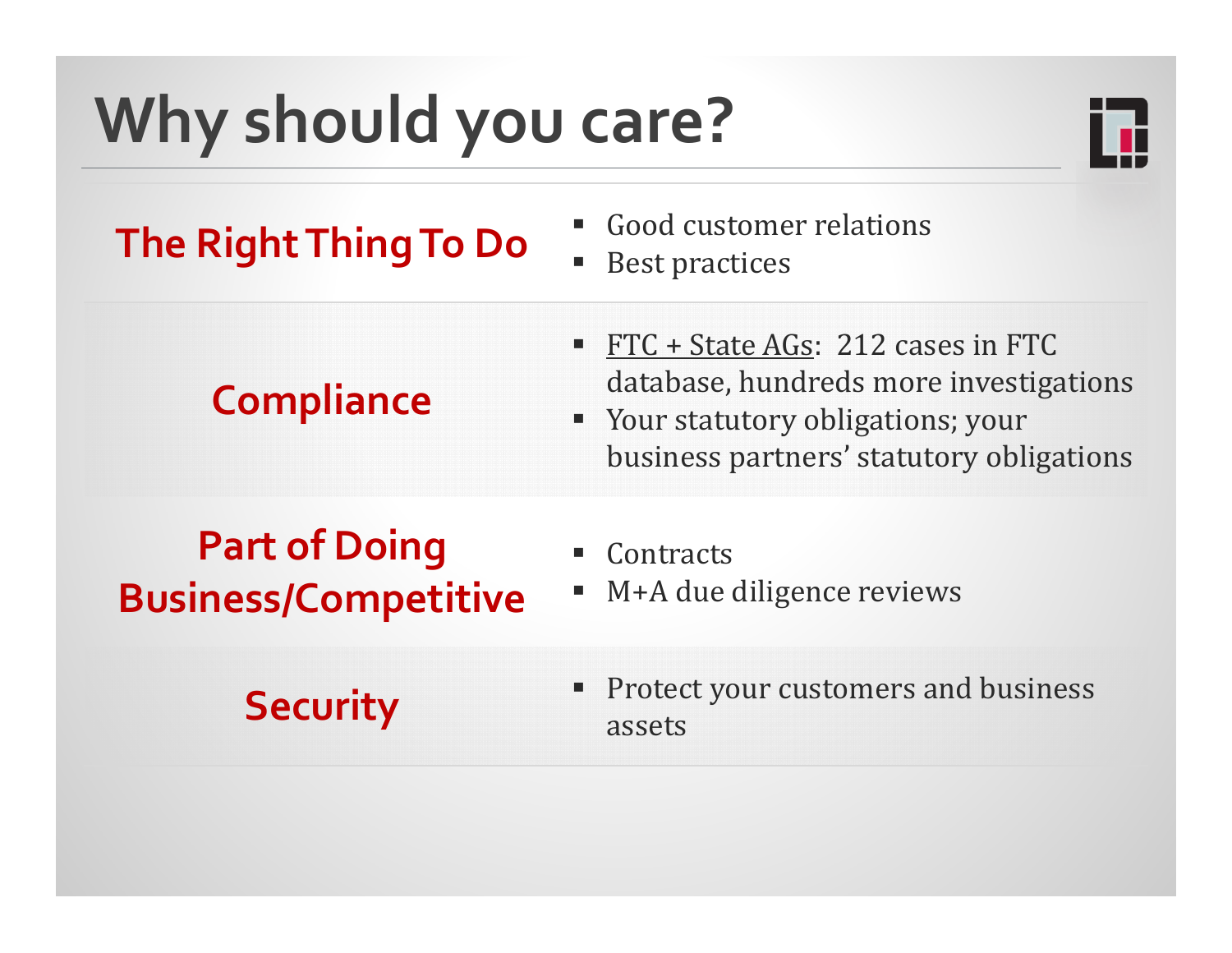# **What are your goals?**



- **Provide users with**: transparency; choice; access; accountability
- **Comply** with federal, state, or international law
- **Ensure** data is protected at all levels ("clean in, clean out")
- **Defend** against security threats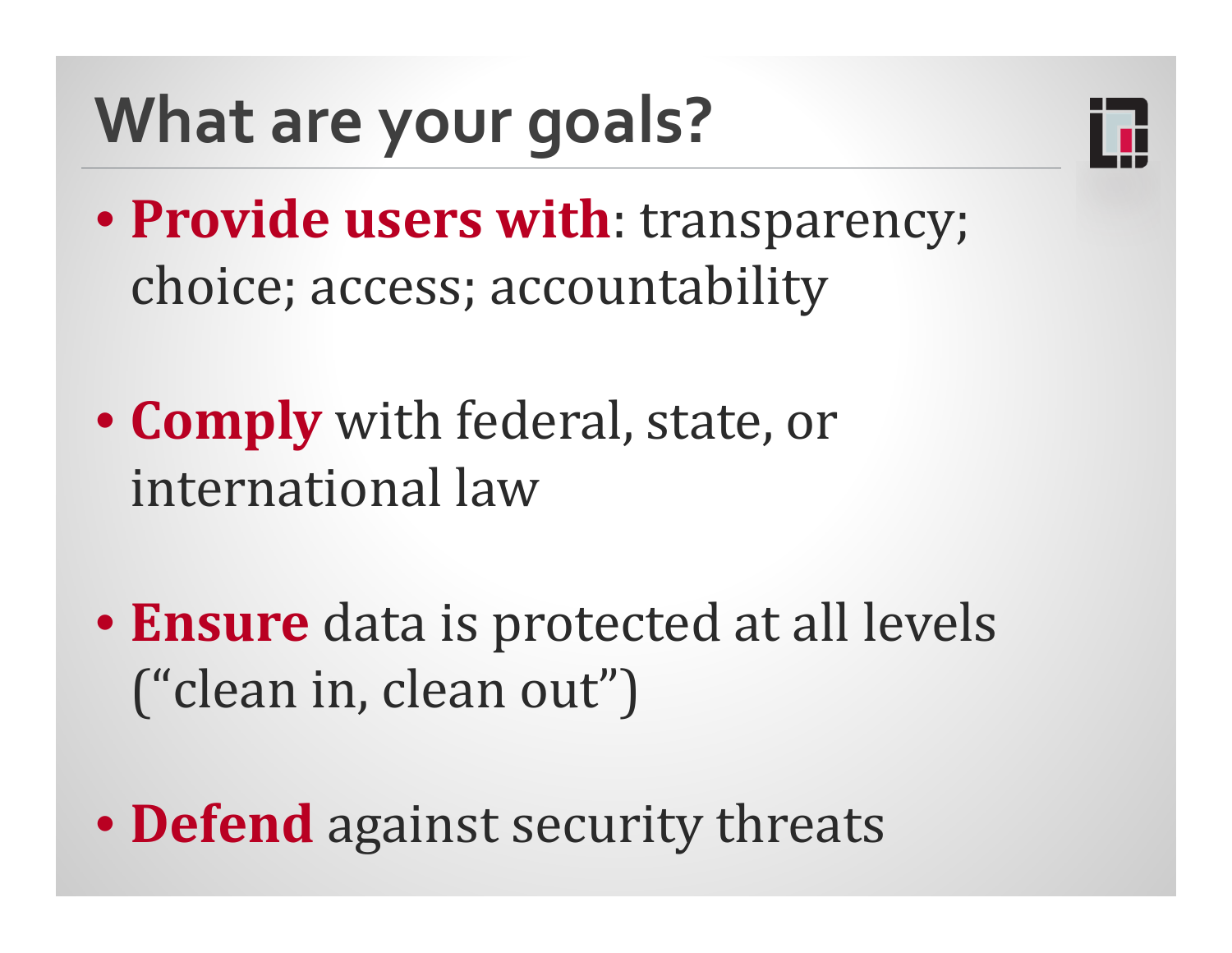# **What is personal information?**



### **Information that is linked or reasonably linkable** to an individual.

| <b>NOMENCLATURE</b>                       | <b>EXAMPLES</b>                                                                  |
|-------------------------------------------|----------------------------------------------------------------------------------|
| <b>Consumer Info</b>                      | Linked (name, address) or reasonably linkable (could match cookie ID to a name)  |
| <b>Personal Info</b>                      | U.S. statutory term; blanket term for linked or linkable info in the EU          |
| <b>Personally Identifiable Info (PII)</b> | Name, telephone, address, email, etc.<br>Also found in statutes                  |
| <b>Sensitive</b>                          | Child, payment card number, health                                               |
| Non-PII                                   | IP or MAC address<br>Non-PII can become PII                                      |
| De-identified                             | User X is a teen male who purchased a red shirt in June and a blue shirt in July |
| Aggregate                                 | 34% of our male subscribers like orange socks                                    |
| <b>Statutory terms</b>                    | "Protected Health Information," "Nonpublic Personal Information"                 |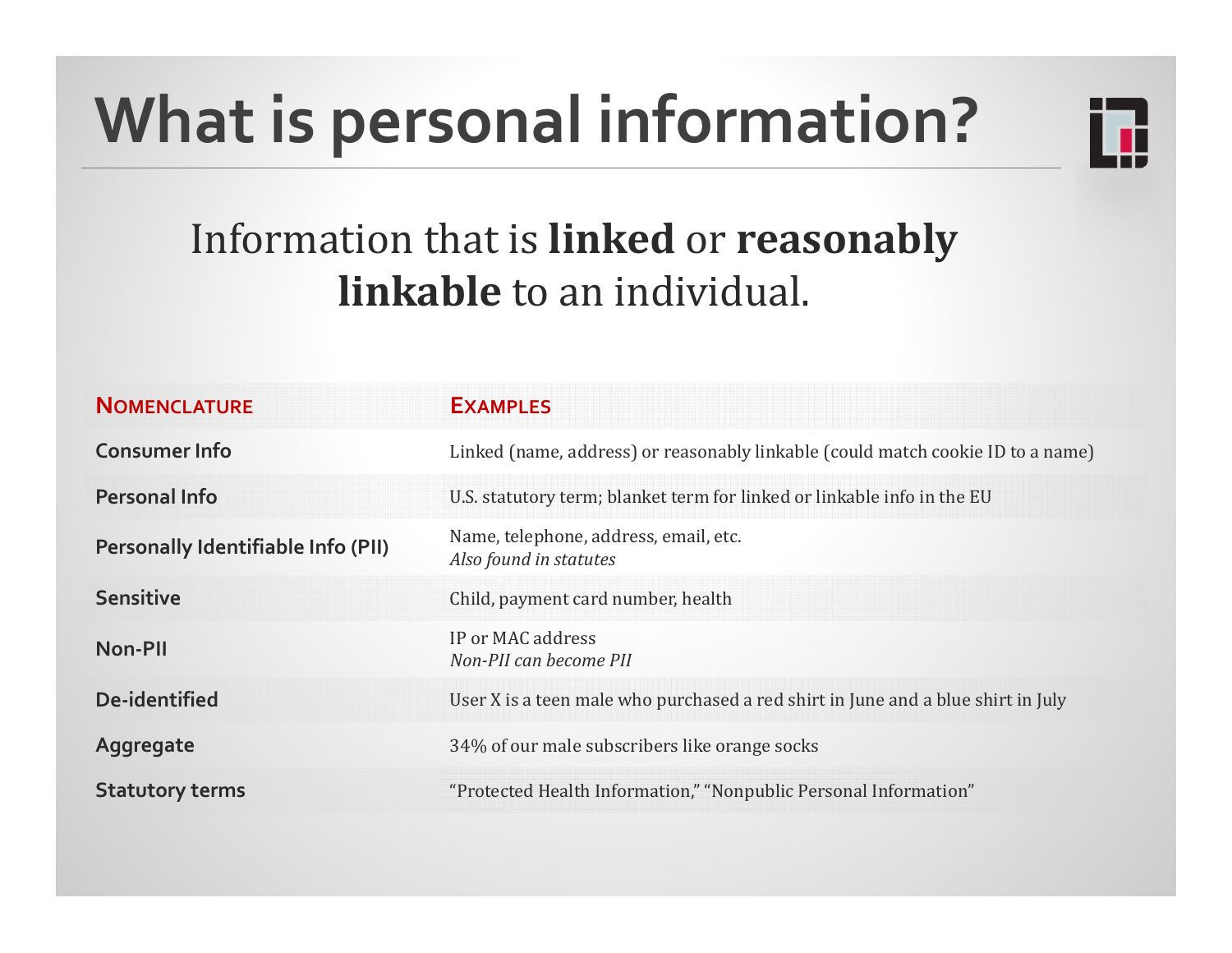## **Scenario:Website**

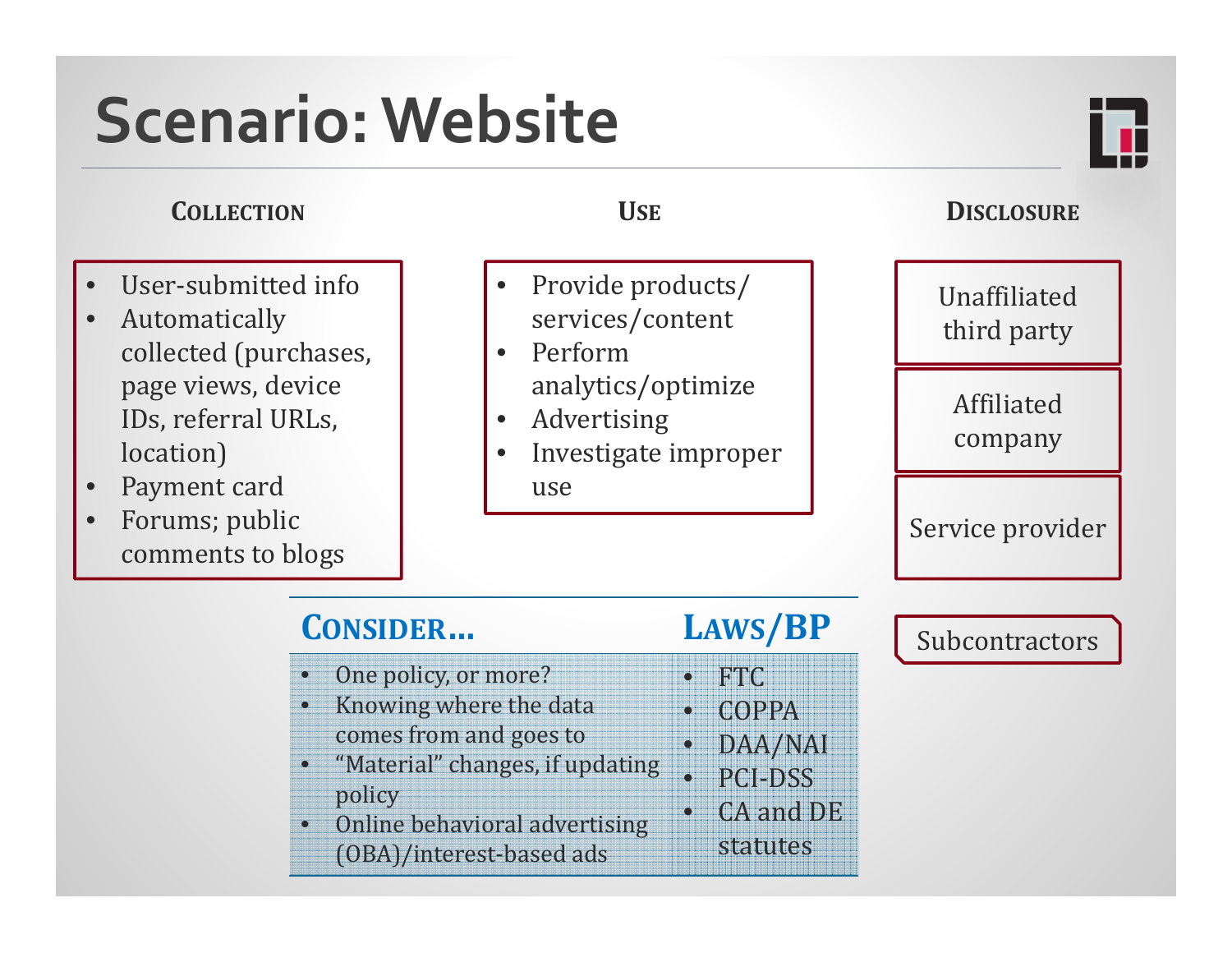# **BehavioralAdvertising**



### **CONTEXTUAL ADS (NOT OBA)**



### **KEY SCENARIOS**

- •You permit third parties to place ads and/or trackers on your website
- •You engage third parties to place your ads based on data they collect from your users
- $\bullet$ You collect data across websites/apps for OBA

### **ADS SERVED BASED ON DATAGATHERED FROM USERS ACROSSWEBSITES/APPS**

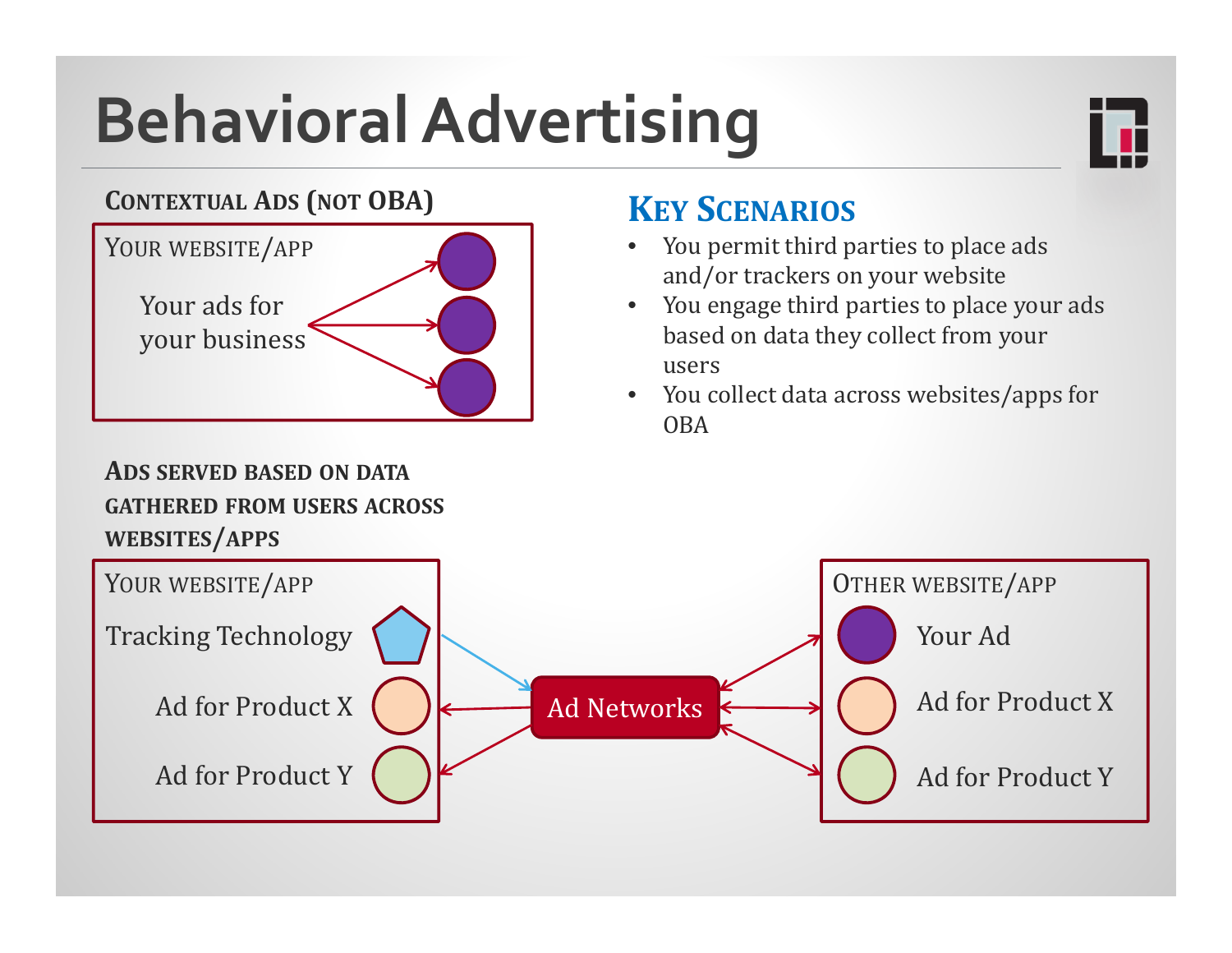## **Scenario:App Developer**

### **COLLECTION**

- •Registration info
- •Precise location (GPS)
- •Usage data
- •Data from other apps

- •Provide products/ services/content
- Perform analytics/optimize
- Advertising
- •Investigate improper use

### **USE DISCLOSURE**

Service provider (cloud host, analytics for OBA/direct marketing)

### Other apps

### **CONSIDER… LAWS/BP**

If you want to sell through

use, and disclosure (and

an app store, your collection,

security) must be consistent with app store Terms of Use

•

- FTC and State
	- guidance
	- •Same as for websites, plus: store Terms of Use

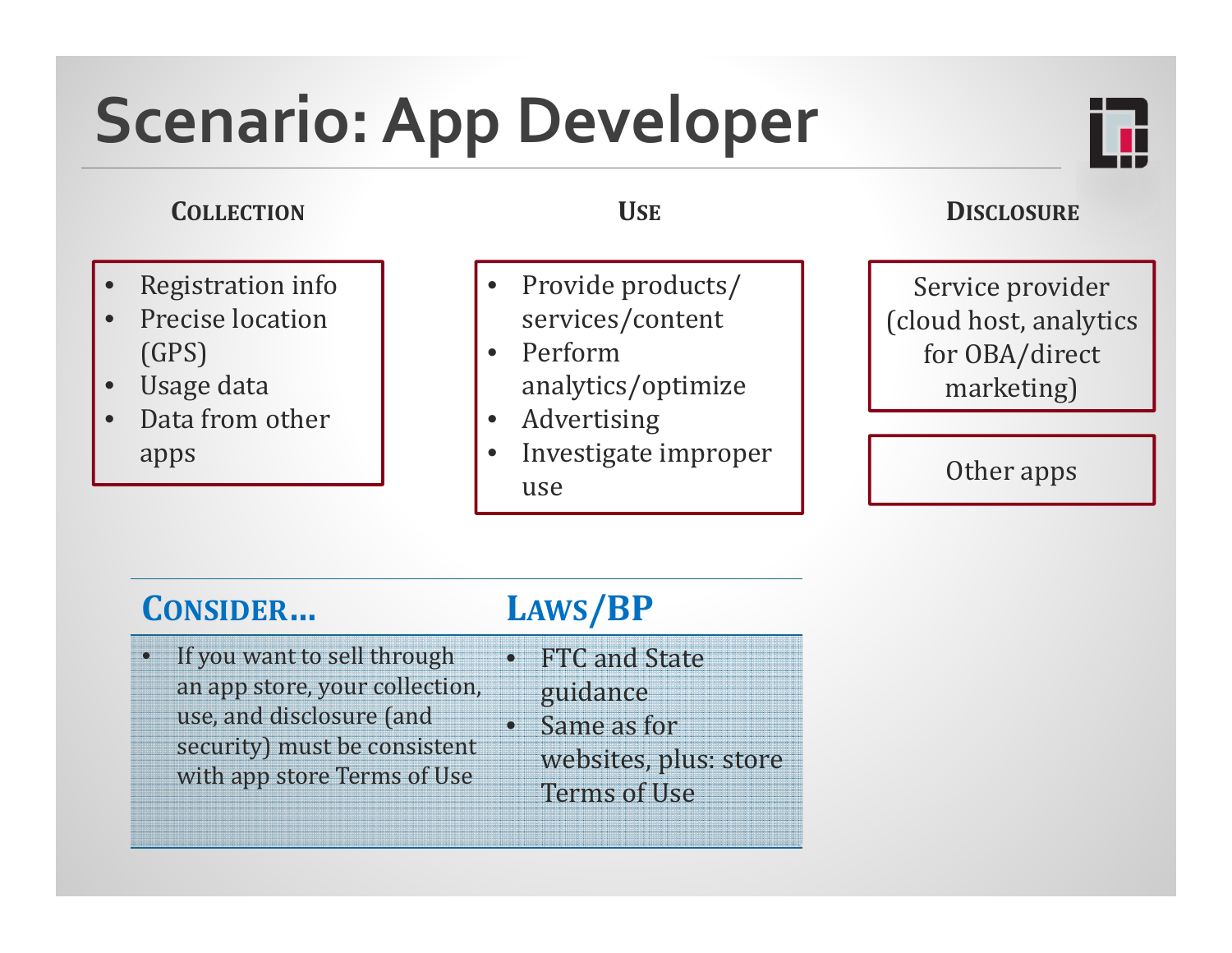# **Scenario: Email Marketing**



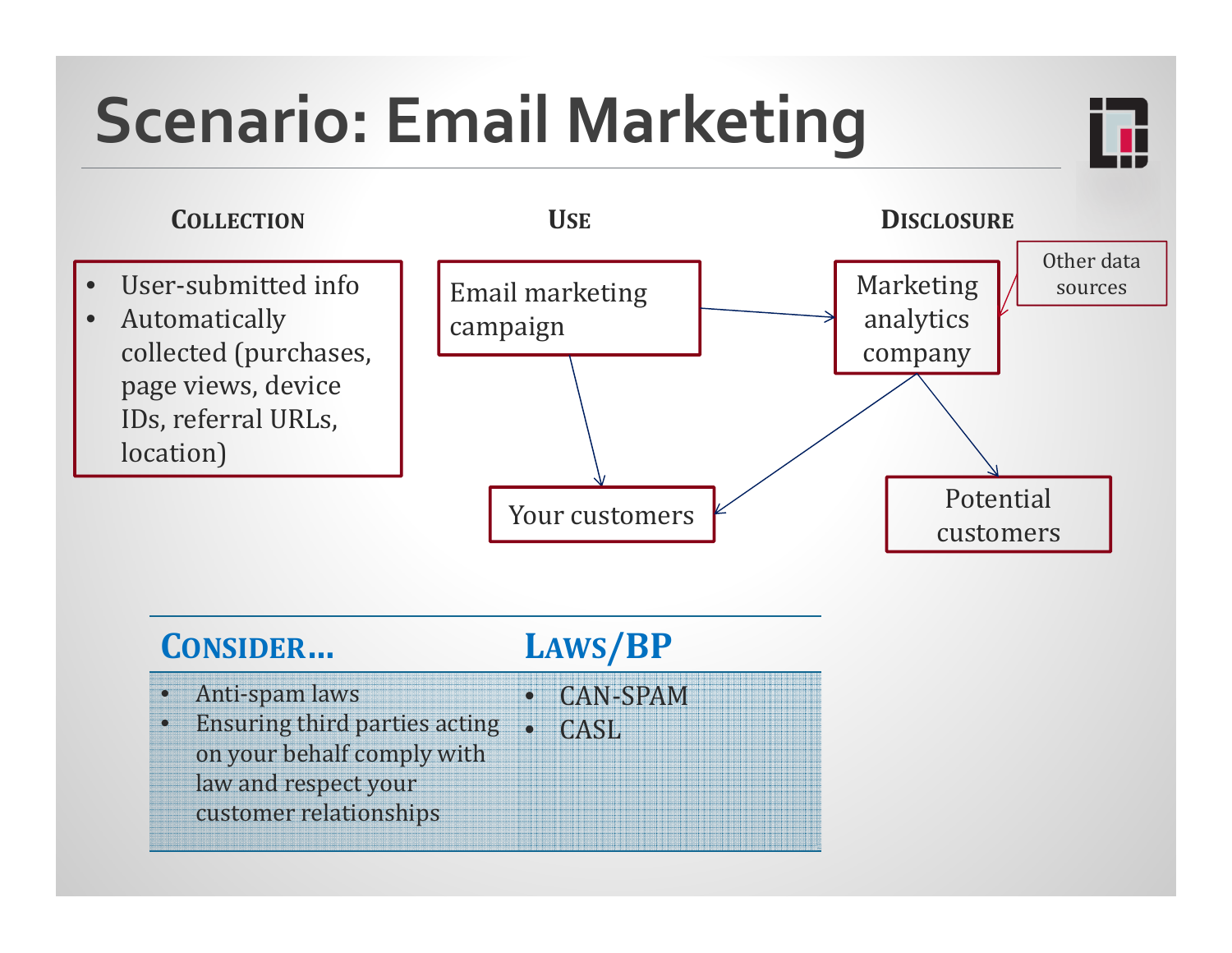# **Scenario: Data Aggregator**





- •"Clean in, clean out" (i.e., avoid liability by making sure data is collected and disclosed with appropriate consent)
- $\circ$ Client uses of data (e.g., OBA, fraud)
- $\mathbf{Q}_i$ **FTC** scrutiny
- $\bullet$ Fair Credit Reporting Act
- $\bullet$ DAA/NAI
- $\bullet$ Privacy policies, terms of service, contracts of data sources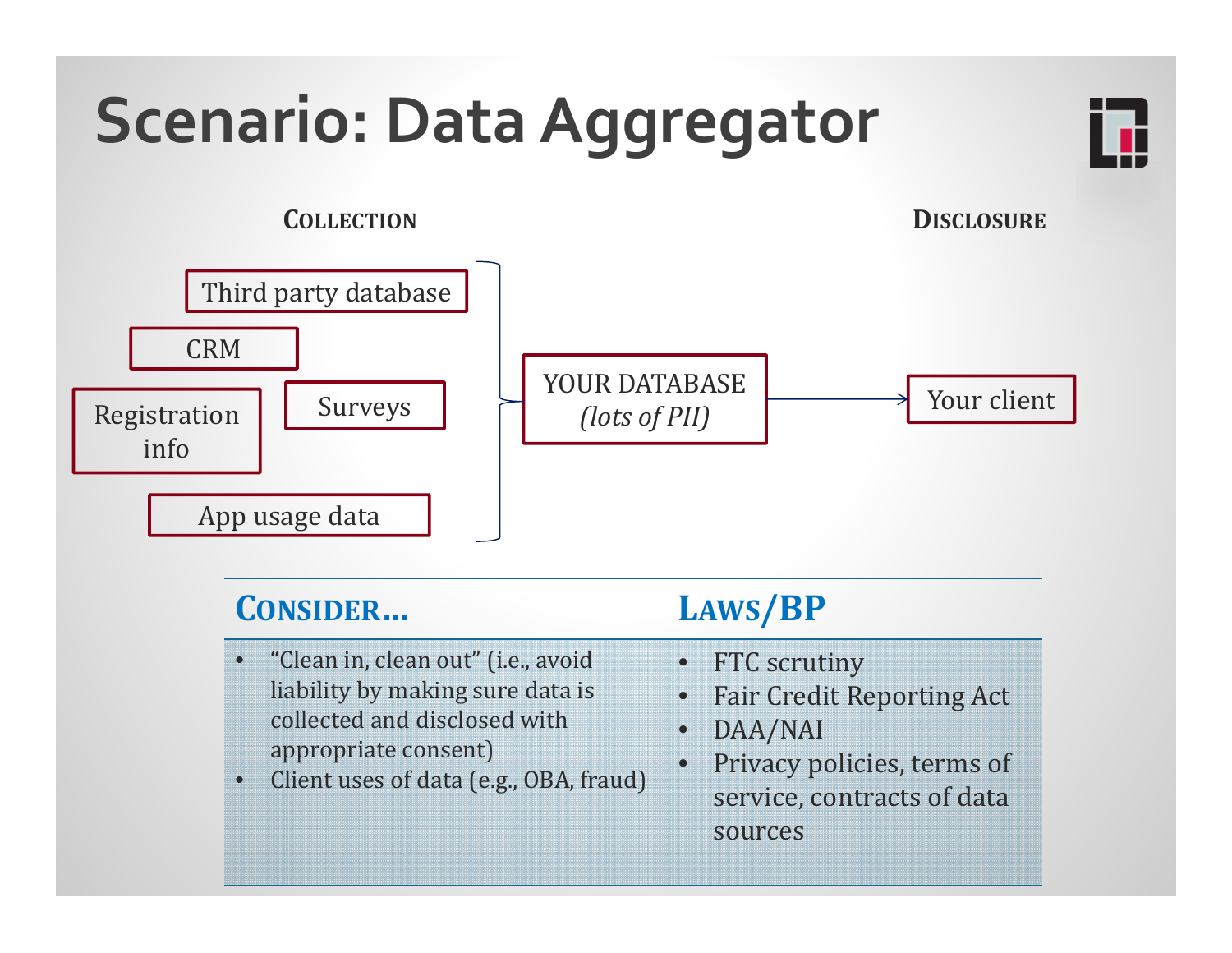## **Scenario: International**

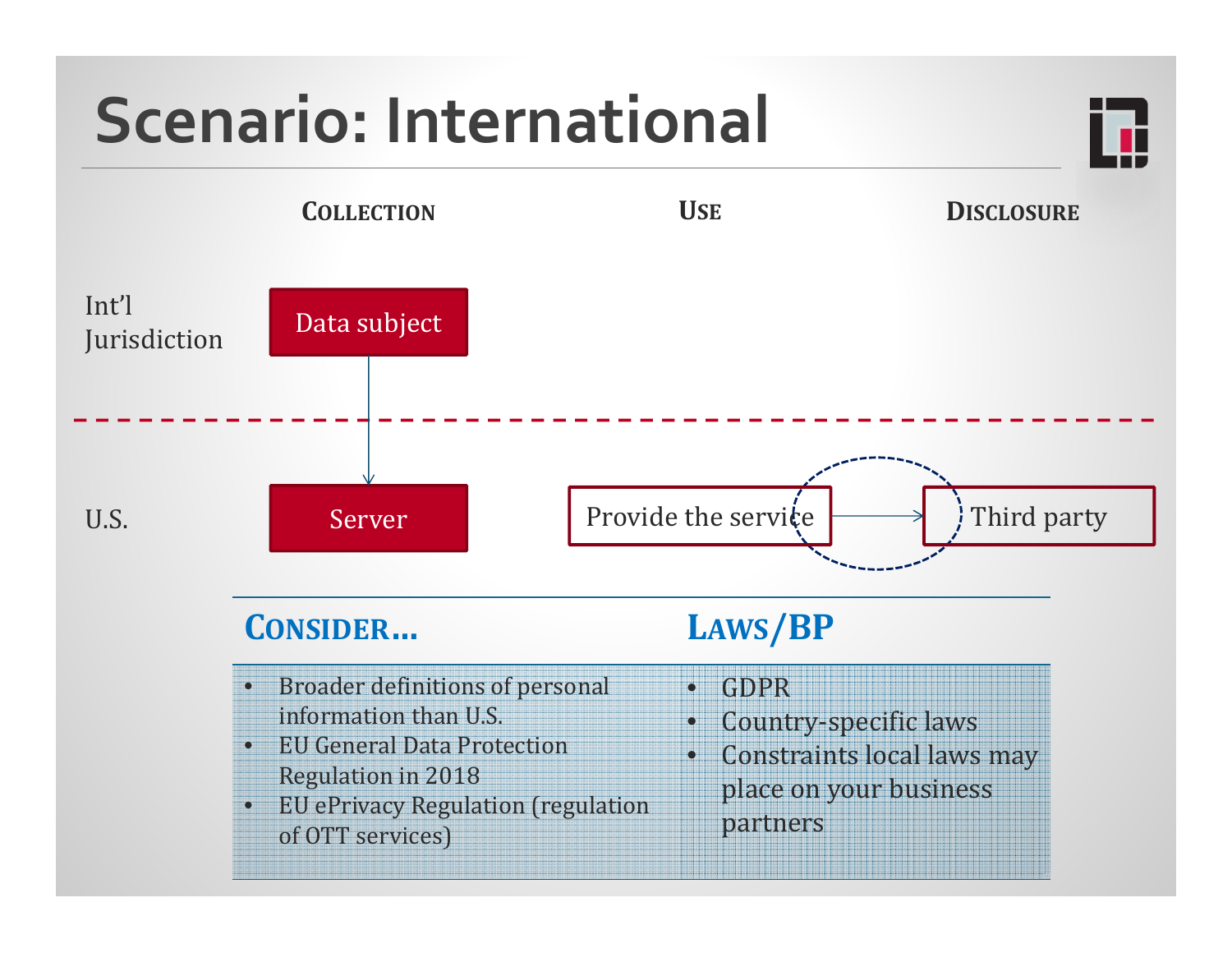## **Other potential issues**



■ Governmental access to your customers' info (i.e., you were served with a subpoena, what do you do?)

*Electronic Communications Privacy Act, regulatory disclosures*

■ Providing service in highly-regulated industries *"Financial Institutions," HIPAA "covered entities," telecommunications sector, energy sector*

**Selling your business** *Due diligence process*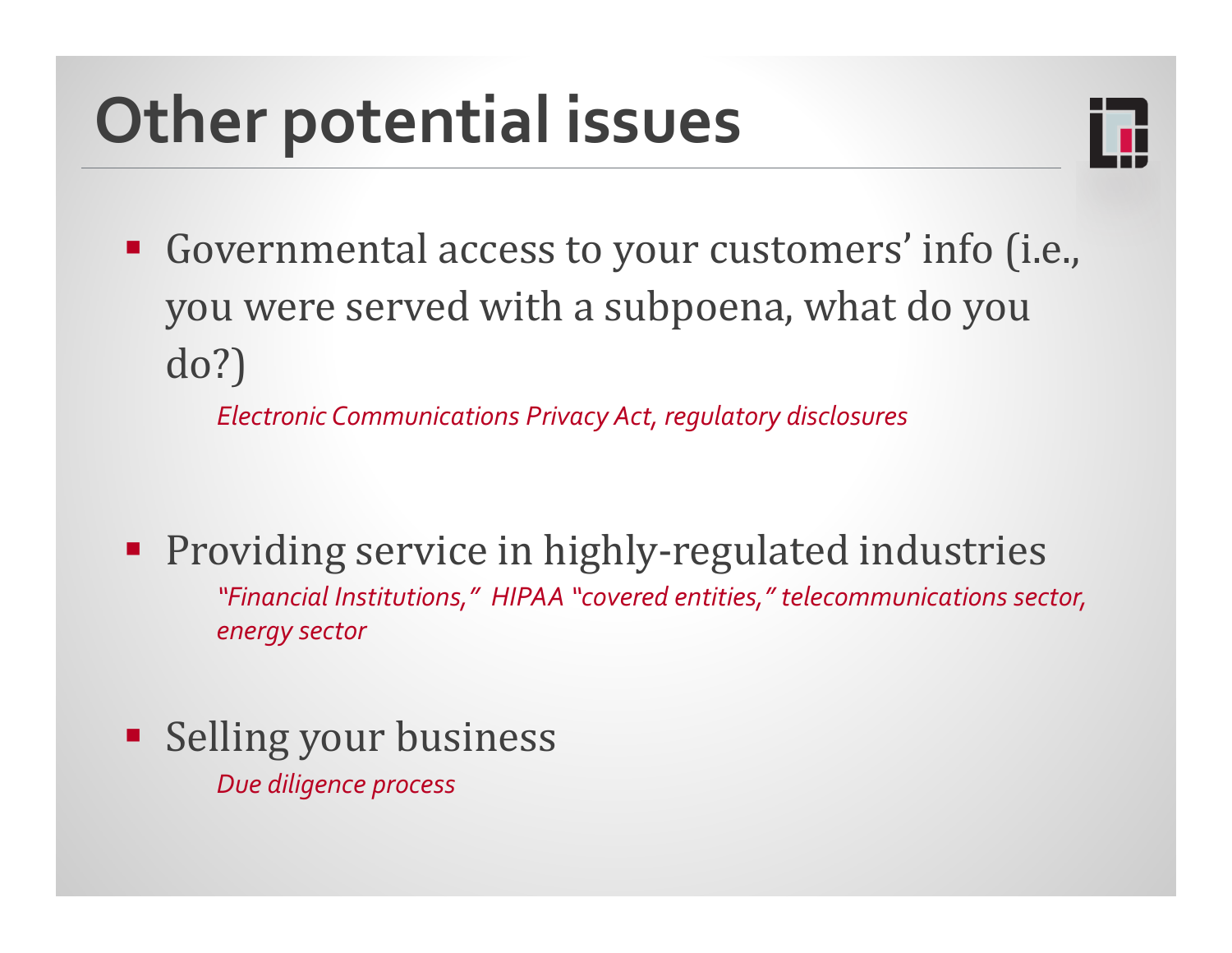# **Security**



## **RISKS**

- $\bullet$ Unauthorized Access
- $\bullet$ Hacking
- $\bullet$ Theft
- $\bullet$ Insider threat
- $\bullet$ • Nation state
- $\bullet$ Ransomware

### **CONTROLS**

- **Written information security** program
- $\blacksquare$ Access controls (e.g., good password, separate admin accounts, "clean desk" policy)
- $\blacksquare$ Encryption
- T. Physical safeguards

# **TRAINING**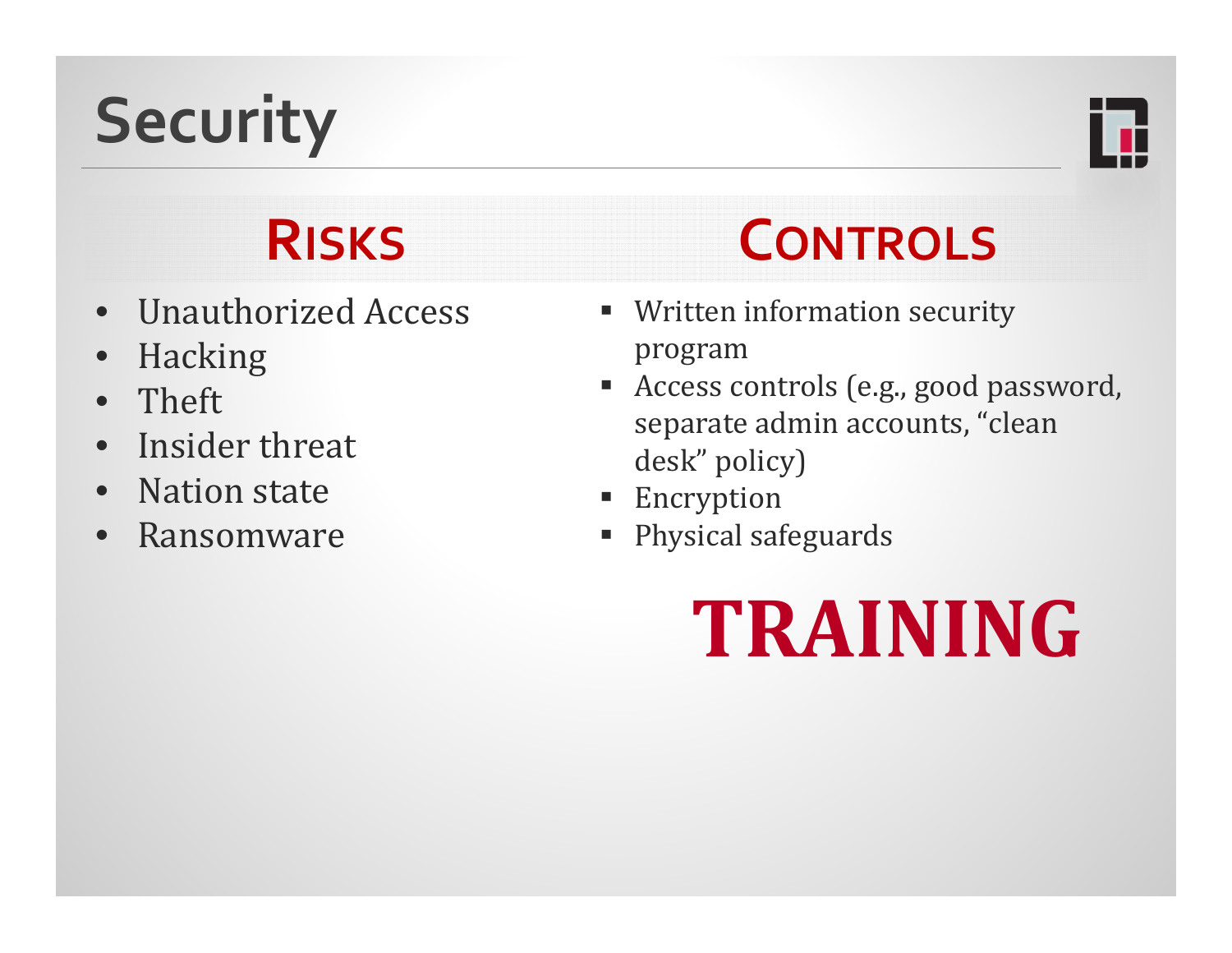## **Remember…**



- Privacy and Security are not one-off considerations
- $\blacksquare$  Re-evaluate when:
	- Adding new services
	- $-$  Contracting with third parties
	- $-$  Changing the use of previously collected information
	- $\mathcal{L}_{\mathcal{A}}$  $-$  Remediating a security incident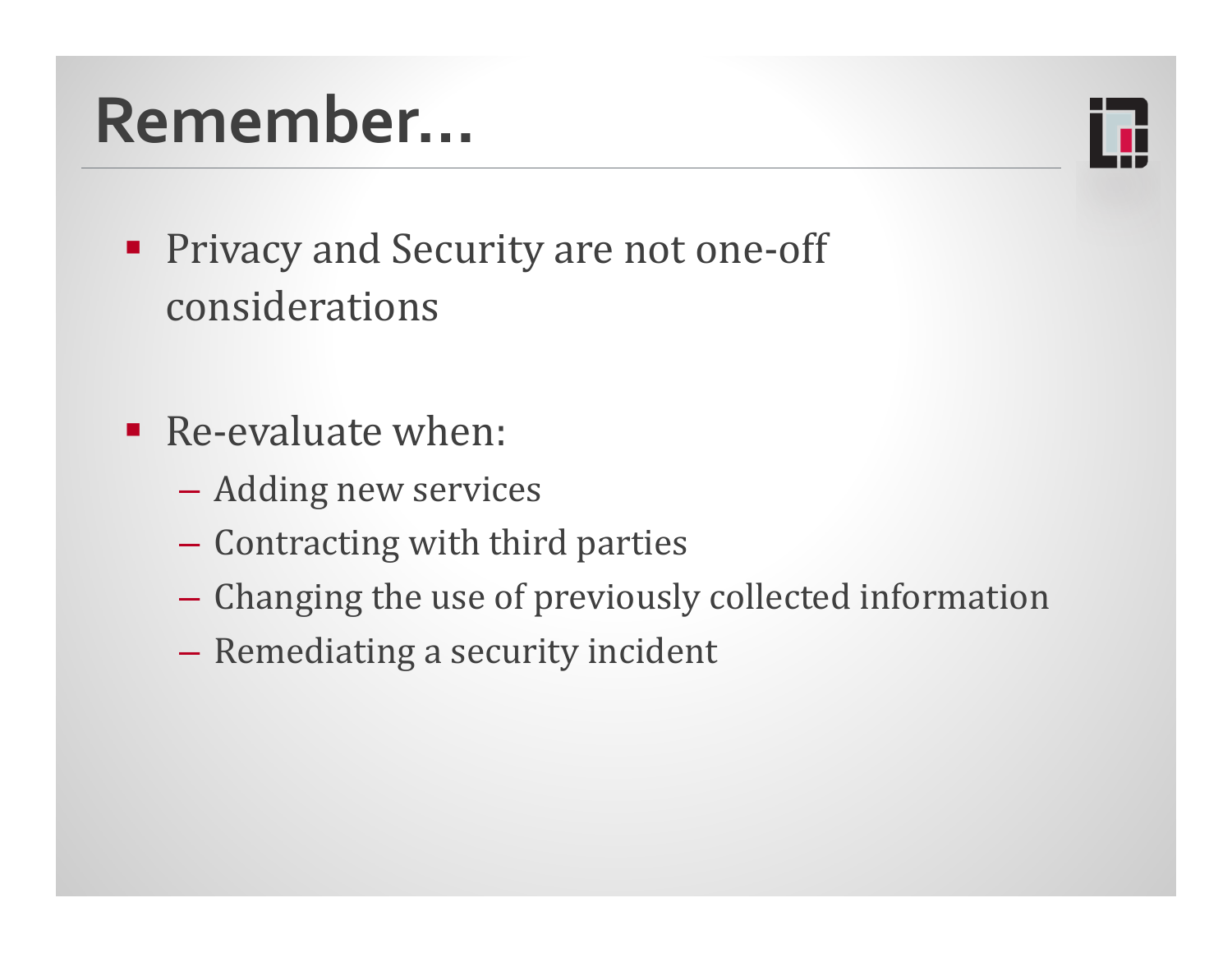## **Questions?**





### **Will Hellmuth**

202‐973‐4270 williamhellmuth@dwt.com



### **Alex Reynolds**

202‐973‐4251 alexreynolds@dwt.com